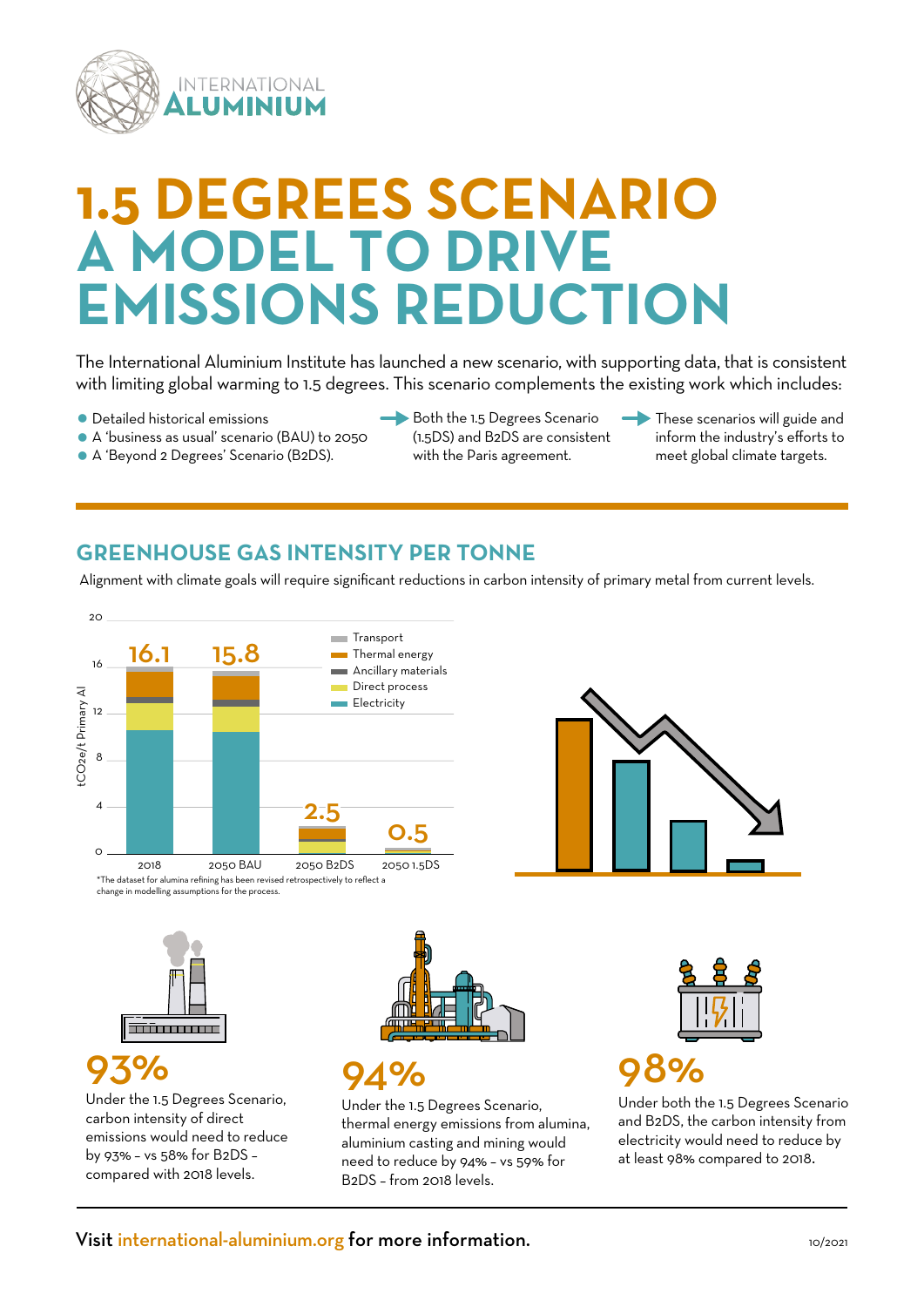

#### **EMISSIONS REDUCTION**



# 3 million

Total greenhouse gas emissions from the aluminium sector in 2050 under the 1.5 Degrees Scenario are expected to be 53 million tonnes (down from 1.1 billion today) vs 250 million tonnes under B2DS and 1.6 billion under BAU. About a quarter of these reductions would need to happen in the next 10 years under the 1.5 Degrees Scenario.

#### **ALUMINIUM PRODUCTION**

For the 1.5 Degrees Scenario, almost no aluminium is lost to landfills or incinerators due to better collection systems by 2050, lifetimes are increased, and demand is in line with the needs of net-zero societies.

#### **Primary production**



Under the 1.5 Degrees Scenario, 68 million tonnes of primary aluminium will be produced annually, which is 4 million more tonnes than is produced today. Under B2DS, 81 million tonnes will be produced.

## **Recycling production** 81 million tonnes

In 2050, under the 1.5 Degrees Scenario, 81 million tonnes of aluminium will be produced from recycled scrap – 68 million tonnes from post-consumer scrap, and 13 million tonnes from new/manufacturing scrap.

Post-consumer scrap (million tonnes)





Pre-Consumer scrap\* (million tonnes)